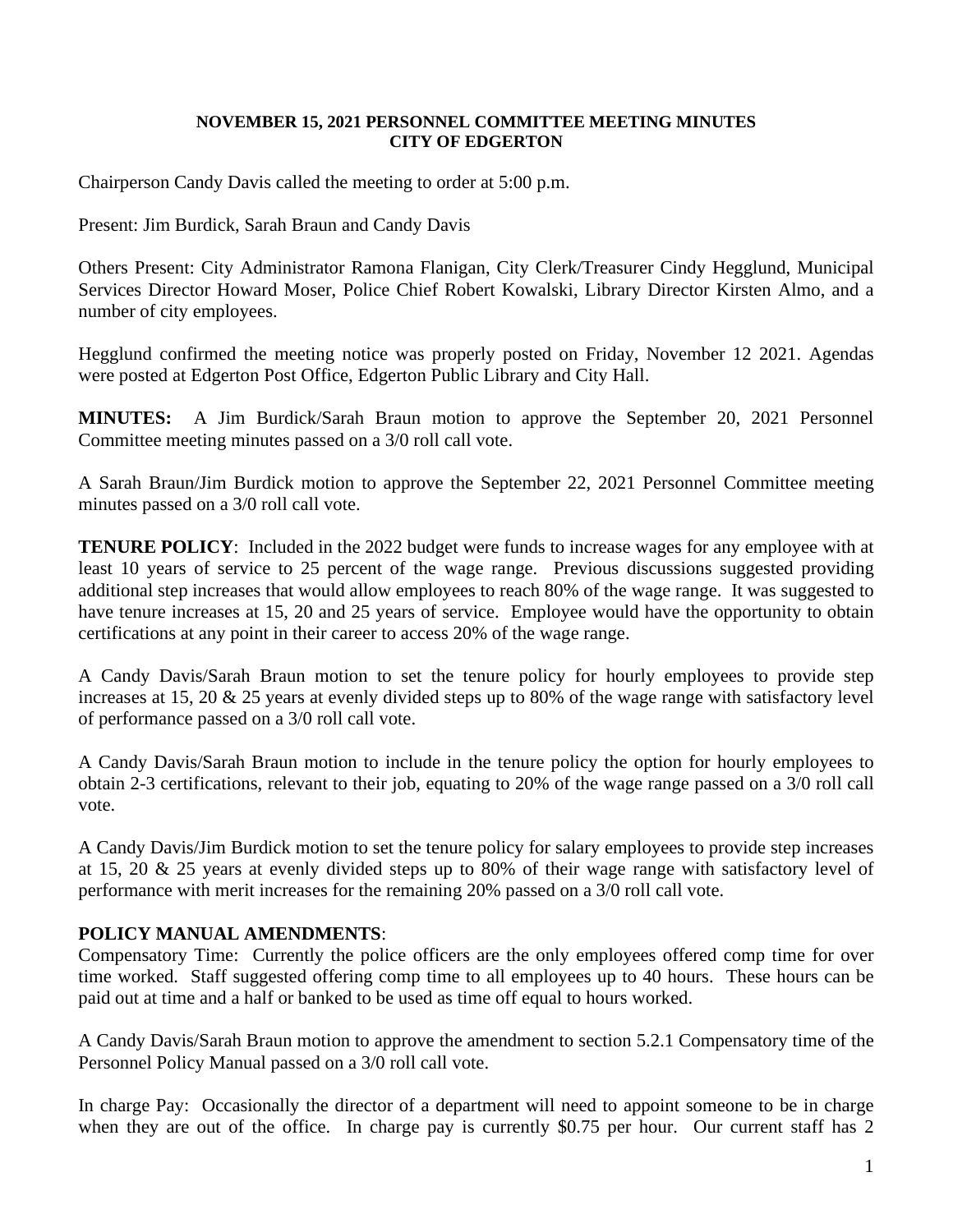employees who receive in charge pay for all hours worked. Staff suggests in charge pay be built into the base wage for these employees. For other employees who are put in charge by a supervisor, in charge pay at \$0.75/hour will be added to the wage.

A Candy Davis/Jim Burdick motion to approve the amendment to section 5.5 In Charge of the Personnel Policy Manual passed on a 3/0 roll call vote.

Health Insurance: The Committee recently discussed changing the health insurance premium contribution from a flat rate to a percentage. Currently the employee pays a flat fee which equates to 7.3%. This change will not effect 2022contributions.

A Jim Burdick/Sarah Braun motion to approve the amendment to section 5.7 Insurance Eligibility and Enrollment; Health Insurance of the Personnel Policy Manual to change employee contributions for health care premiums from a flat rate to 7.3% passed on a 3/0 roll call vote.

Personal Time Off: The change being proposed for the leave time policy is converting vacation, personal and sick time to a PTO bank for all employees hired after December 31, 2011. This policy was drafted to give those employees more flexibility in the use of their leave time. The PTO would be accrued per pay period and would be available with the issuance of their first paycheck.

Jim Burdick would like the PTO Use section to be amended to say the supervisor may ask for documentation when PTO is taken due to illness and there has **not** been prior approval or **has been** denied time off.

A Jim Burdick/Sarah Braun motion to approve amendments to section 5.8.1 Personal Time Off of the Personnel Policy Manual as amended passed on a 3/0 roll call vote.

**REORGANIZATION OF CLERK TREASURER POSITION**: The current City Clerk/Treasurer will be retiring in February 2022. Staff would like to start the recruitment process for her replacement. There are a couple of alternatives for the reorganization.

Th first alternative is to split the Clerk/Treasurer position into two separate positions. This is a more common arrangement in other communities. There are members of the current staff that have been training to be clerk. This would allow for a part time treasurer and another part time position to support with the succession to the Administrator's position.

The second alternative is to keep the position a combined position and advertise for a full time Clerk/Treasurer.

A Candy Davis/Jim Burdick motion to approve splitting the Clerk/Treasurer position passed on a 3/0 roll call vote.

A Jim Burdick/Sarah Braun motion to post the open clerk's position internally passed on a 3/0 roll call vote.